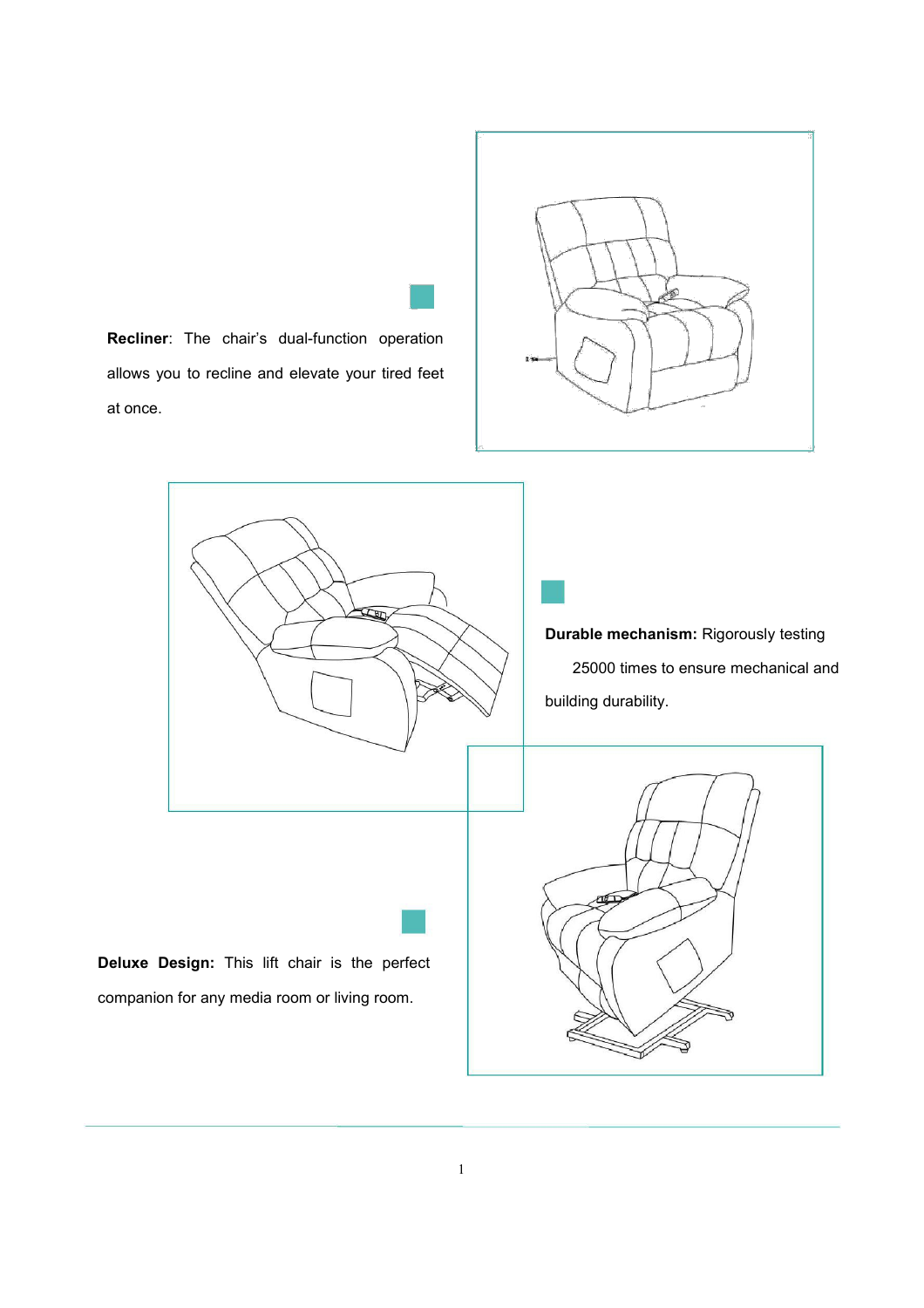## FITTING LIST

| $A^*1$     |       | $B*1$         |            | $C^*1$                                 |        | $D^*1$     |                 |  |
|------------|-------|---------------|------------|----------------------------------------|--------|------------|-----------------|--|
| Chair Back |       | Right Armrest |            | Left Armrest                           |        | Chair Seat |                 |  |
| $E^*1$     | $F*1$ |               | $G*1$      | $H^*2$                                 | $I^*4$ |            | $J^*4$          |  |
|            |       |               | <b>Ida</b> |                                        |        |            |                 |  |
| Remote     |       |               |            | Transformer Power Cord Supporting Foot | Screw  |            | $G$ a s $k$ e t |  |

## ASSEMBLY INSTRUCTIONS

 **STEP 1:** Find a small bag under the **Chair Seat (D).** Take out **Supporting Foot(H)**, **Screw(I)** and **Gasket(J)** from the small bag. Assembly the two Supporting Feet as shown on the bottom of mechanism to avoid toppling and falling.



 **STEP 2:** Attach **Right Armrest (B)** and **Left Armrest (C)** to **Chair Seat (D)** by aligning the metal grooves on **Chair Seat (D)**, **Right Armrest (B)** and **Left Armrest (C).**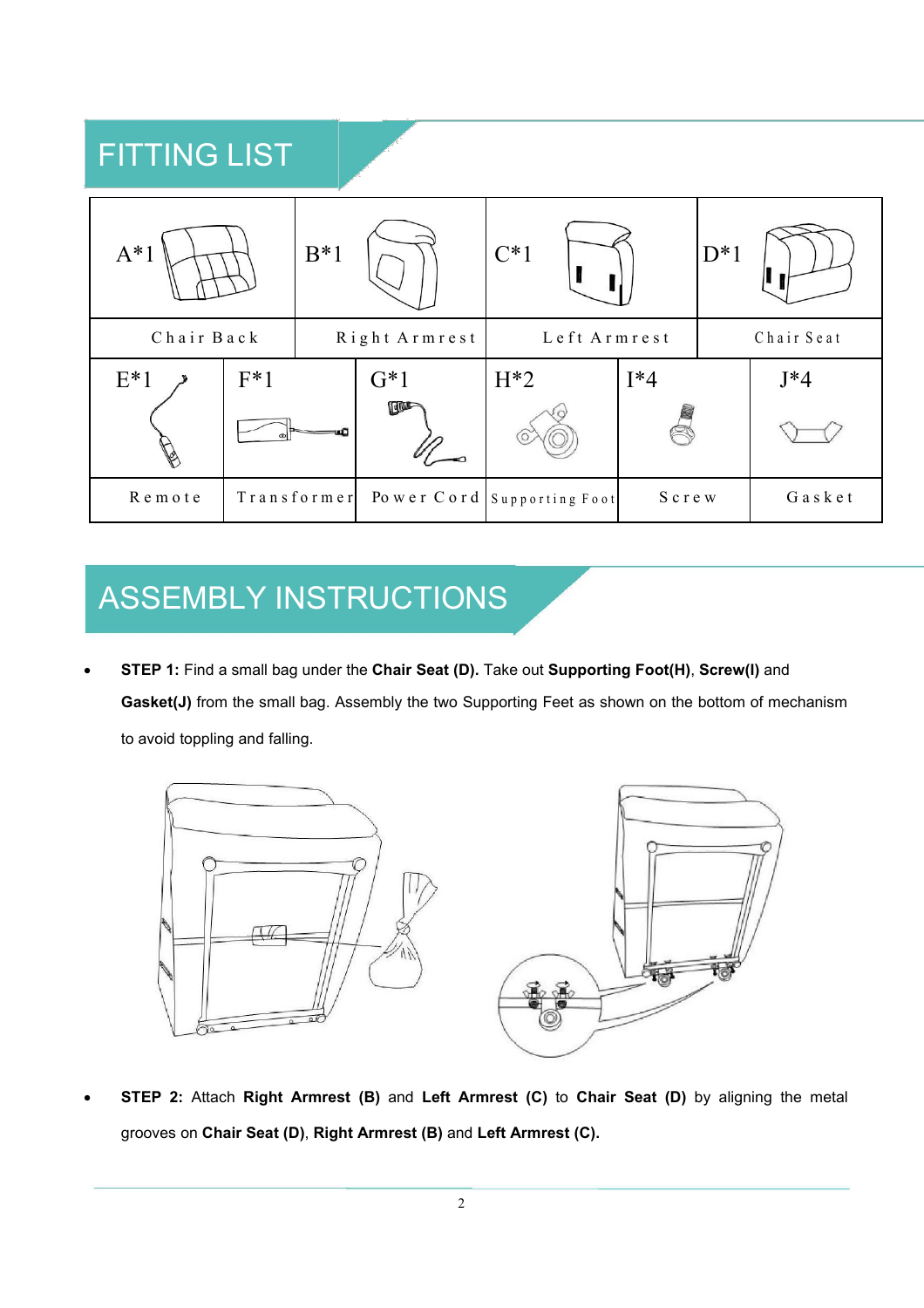

- **STEP 3:** Connect Remote(E) with the motor (Assembled under the seat).
- **STEP 4:** Attach **Chair Back (A)** to **Chair Seat (D)** by aligning the metal grooves on **Chair Seat (D)** and **Chair Back (A)**. Ensure the Seat Back slides down to the bottom of the **Chair Seat (D)**'s metal grooves.
- **Step 5:**Connect the power connection plugs (①②③) as shown behind the seat correspondingly.



 **STEP 6 :** Connect **Transformer (F)** with Motor (Assembled under the seat). Connect **Power Cord(G)** with **Transformer(F)** as shown.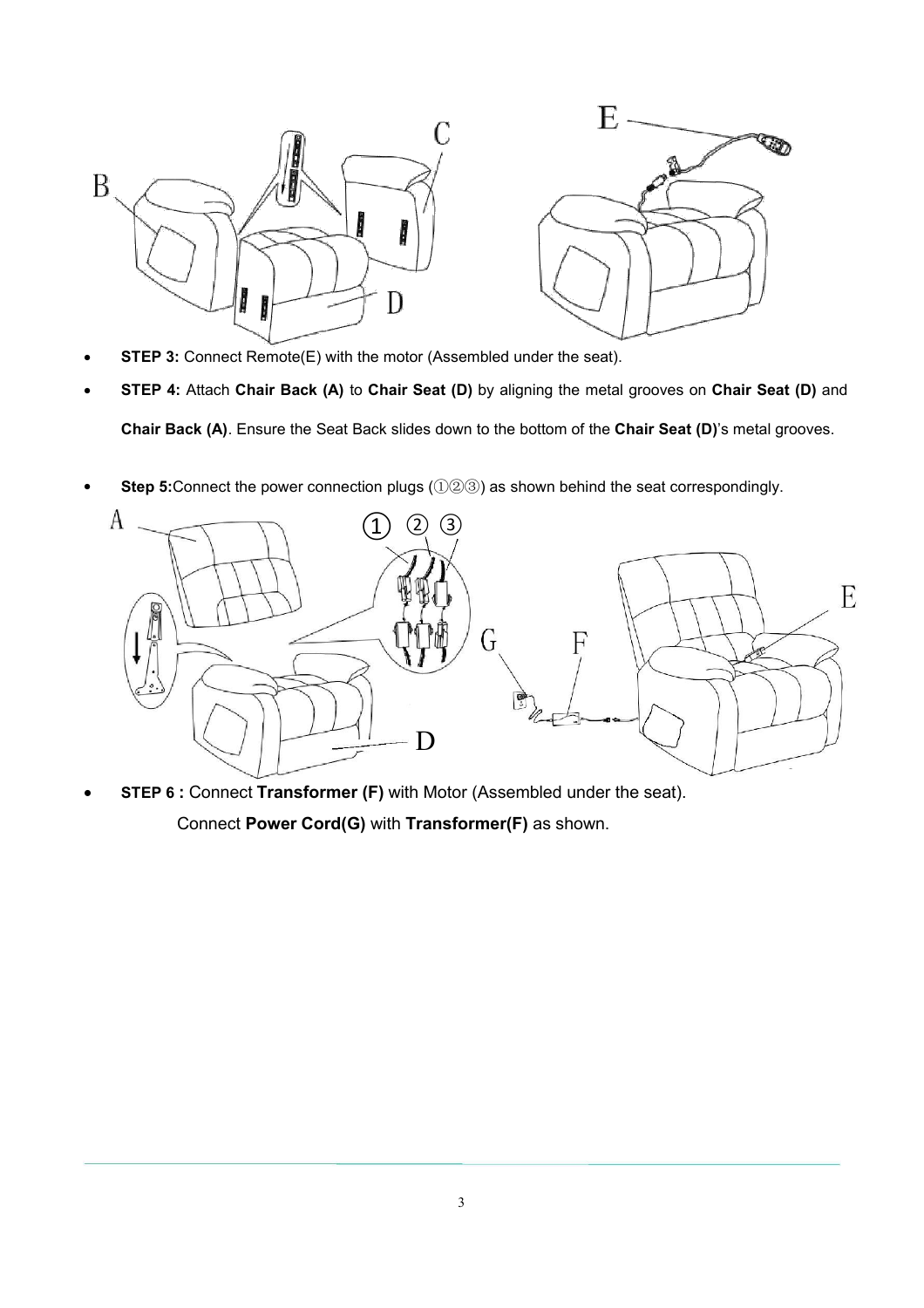# REMOTE OPERATION INSTRUCTIONS



- ❖ Press **ON/OFF** to start massage function. It runs from mode 1<sup>st</sup> to 10<sup>th</sup> in automatic style (signal └◢┘will be on, each mode switch to the next per 1 minute).
- Press **INTENSITY** to adjust the massage intensity (signal **lllllll** will be on)
- Press **AUTO** to set automatic mode circle, and press it again to get back to manual style.
- Press **TIMER** to set up running time from 5 minutes to 60 minutes.
- Press **MODE**△**/MODE**▽ to select different manual vibration mode.
- Press **POINT** to point the certain massage zone such as back or buttocks or thighs or legs.
- Press **HEAT**, the heating function will be on.

Press **UP/DOWN** to control the chair up and down.

# USAGE INFORMATIONS

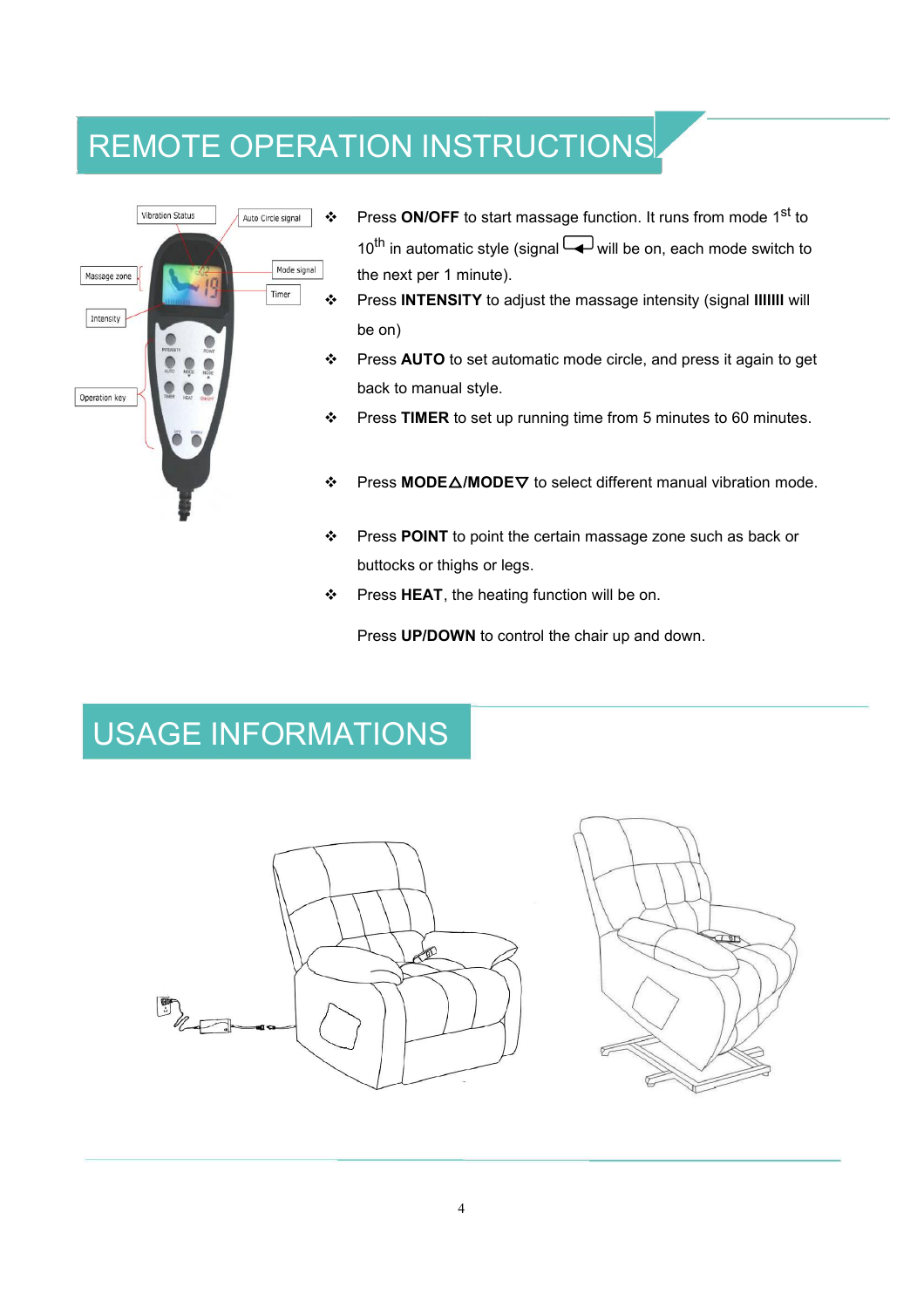# TO STORE OR CLEAN

# Maintenance Instructions

٠



Rotate reversible cushions regularly. Vacuum your furniture regularly with upholstery tools



prolonged periods of direct sunlight.

Do not expose your furniture to **Do not place your furniture close to a** radiator or similar heat source.



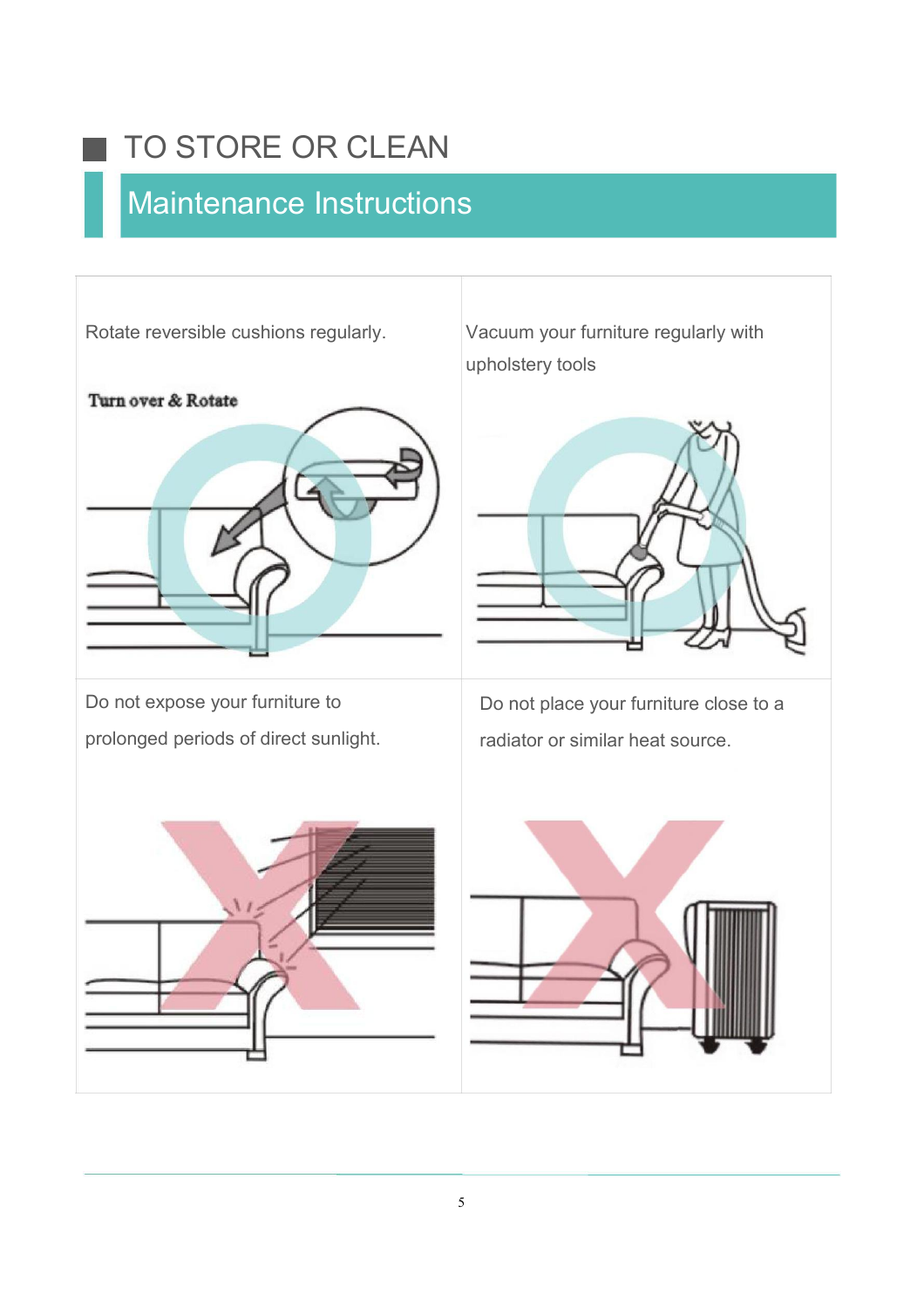### **ATTENTIONS**